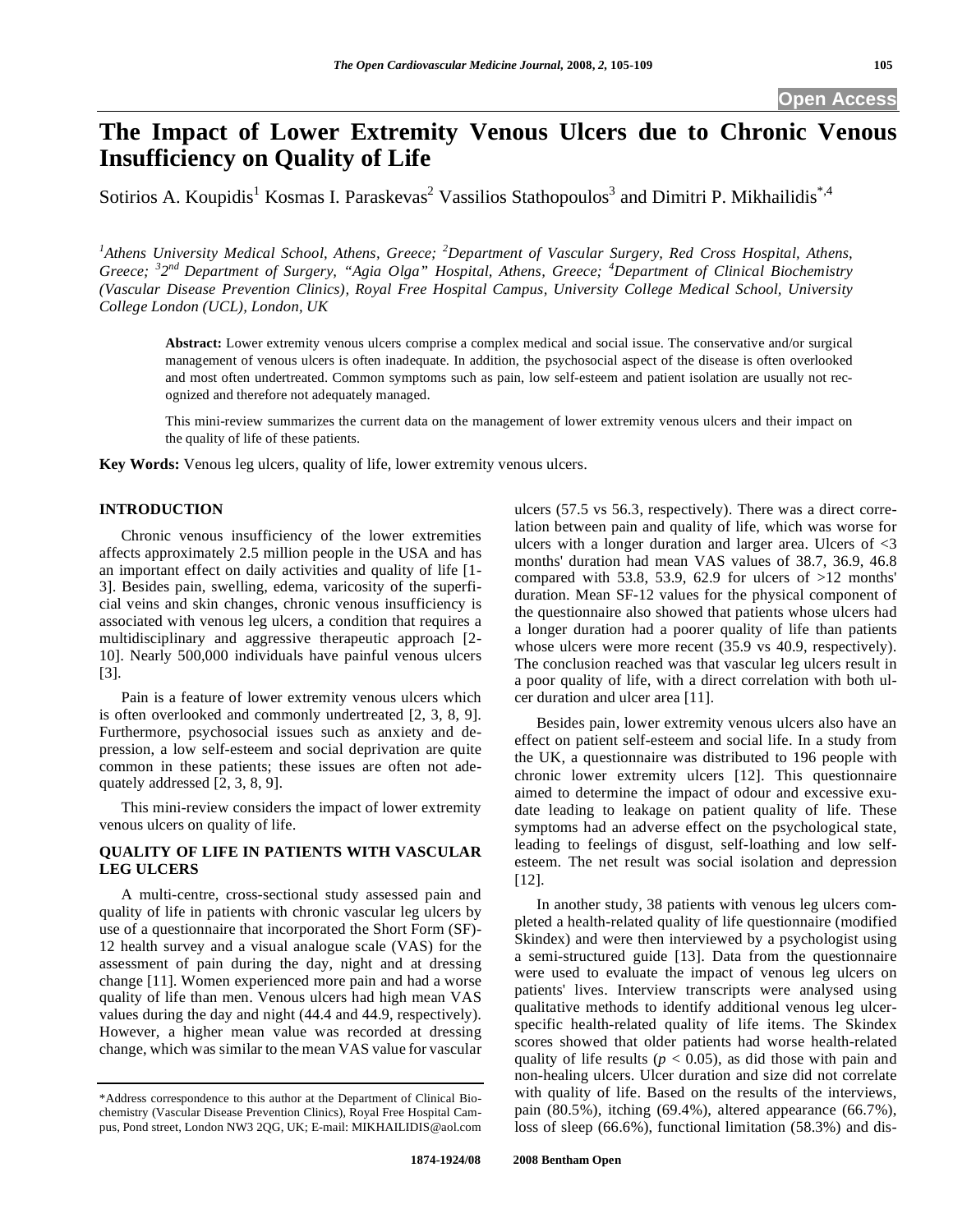appointment with treatment (50%) were identified as the psychological effects of venous leg ulcers [13].

 A recent evaluation study of venous leg ulcer guidelines concluded that all lower extremity ulcer practice guidelines are evidence-based [14]. There is often a lack of patient perspective and use of a uniform method to weigh the evidence. In addition, limited attention is given to pain and lifestyle advice recommendations. Most of the guidelines fail to consider the issues of dissemination and implementation; furthermore, revisions of the guidelines are often not available. The authors recommend that leg ulcer guidelines should incorporate a multidisciplinary approach and they underline the importance of patient involvement. Finally, recommendations on pain, lifestyle advice, compliance and other quality-of-life issues should be incorporated in guidelines for leg ulcer treatment [14].

### **CONSERVATIVE VS SURGICAL TREATMENT OPTIONS FOR VENOUS LEG ULCERS**

 The use of compression stockings, as well as proper wound and skin care are the mainstay of conservative treatment of venous leg ulcers [15, 16]. Use of compression stockings with 30-40 mmHg of tension results in significant improvement in pain, swelling, skin pigmentation, activity and patient satisfaction, provided a 70%-80% compliance to compression therapy is achieved [15]. With a structured regimen of compression therapy more than 9 out of 10 patients with venous ulcers can achieve complete healing in less than half a year (mean time: 5.3 months) [16].

 In an 8-week randomised comparison of a 2-layer (Coban 2 Layer) and a 4-layer (Profore) compression bandage system for venous ulcers, the superiority of the former over the latter was prominent [17]. The primary endpoint was bandage slippage measured at each dressing change while secondary endpoints included patient preference, wound healing and health-related quality of life. The 2-layer system showed less bandage slippage compared with the 4-layer system (mean slippage: 2.48 vs 4.17 cm, respectively;  $p < 0.001$ ). The health-related quality of life Physical Symptoms and Daily Living scores were also higher for the 2-layer system (pooled 2-sample t-test;  $p < 0.05$ ). Most patients preferred the 2-layer over the 4-layer system (72% vs 22%, respectively), with the remaining 6% having no preference. Finally, there were no differences in the percent of wounds that healed ( $p = 0.30$ ), in wound area reduction ( $p = 0.88$ ) or in linear healing rate  $(p = 0.94)$ . These results indicated that, while less bandage slippage did not appear to have an impact on wound healing, it may have influenced patient preference in favour of the 2-layer system and possibly their healthrelated quality of life [17].

 Another study investigated the impact of venous leg ulcers and effective compression treatment on quality of life in 65 patients by use of the SF-36 quality-of-life questionnaire [18]. Data analysis included an investigation of the study population as whole, differences between patients whose ulcers did and did not heal and between gender and age. This study showed that there was a significant improvement in the SF-36 domains of bodily pain, health transition, mental health and social functioning for all 65 patients. Patients whose ulcers healed also showed a considerable improvement in the vitality domain. Even patients whose ulcers did not heal had improved scores for bodily pain and health transition. These results demonstrated that good wound management and effective compression therapy can improve quality of life in patients with venous leg ulceration, whether or not the patient's leg ulcer healed following treatment [18].

 A Cochrane review and meta-analysis was recently published including randomised controlled trials either comparing intermittent pneumatic compression (IPC) with control (Sham IPC or no IPC) or comparing IPC treatment regimens in venous ulcer management [19]. Seven randomised controlled trials (n=367 patients) were identified. Only 1 trial reported both allocation concealment and blinded outcome assessment. In 1 trial (n=80 patients) more ulcers healed with IPC than with dressings (62% vs 28%, respectively;  $p =$ 0.002). Additionally, 4 trials compared IPC with compression against compression alone. The first of these trials (n=45 study participants) found increased ulcer healing with IPC plus compression than with compression alone (relative risk for healing: 11.4; 95% confidence interval, 1.6-82). The remaining 3 trials (n=122 patients) found no evidence of a benefit for IPC plus compression compared with compression alone. One small trial (n=16 patients) found no difference between IPC (without additional compression) and compression bandages alone. Another trial compared different ways of delivering IPC (n=104 patients) and found that rapid IPC healed more ulcers compared with slow IPC (86% vs 61%, respectively; log-rank  $p = 0.003$ ). The conclusion reached was that, compared with no compression, IPC may increase healing but whether it increases healing when added to treatment with bandages, or if it can be used instead of compression bandages is not clear [19]. Further trials are required to determine whether IPC increases the healing of venous leg ulcers when used in modern practice where compression therapy is widely used.

 A systematic review showed that while lifestyle is mentioned in most leg ulcer guidelines, limited emphasis is paid on this subject [20]. This article considered the published evidence for the effect of nutrition, leg elevation and exercise on the healing of leg ulcers, as well as the effect of painrelated interventions. While some evidence was found to support a positive effect of leg exercises on the endurance and power of the calf muscle and on the haemodynamic status of the limb, as well as a positive effect of leg elevation during bed rest without compression, no hard evidence was found concerning the effect of enriched or altered nutrition on wound healing. Nevertheless, there was some evidence of nutritional deficits in this patient group. In addition, while the use of eutectic mixture of local anaesthetic cream is effective for reducing pain in wound debridement, pain relief in daily life is insufficiently treated. The conclusion reached was that, although there is no hard evidence, it can be expected that interventions such as nutritional monitoring, guided exercise and leg elevation will have a substantial impact on wound healing in patients with venous leg ulceration [20].

 The pharmacological management of lower extremity venous ulcers due to chronic venous insufficiency is a complex procedure that needs to address several issues. Progressive chronic venous insufficiency may lead to compromised skin integrity; it is thus important to keep the area wellmoisturized to reduce skin breakdown and concomitant in-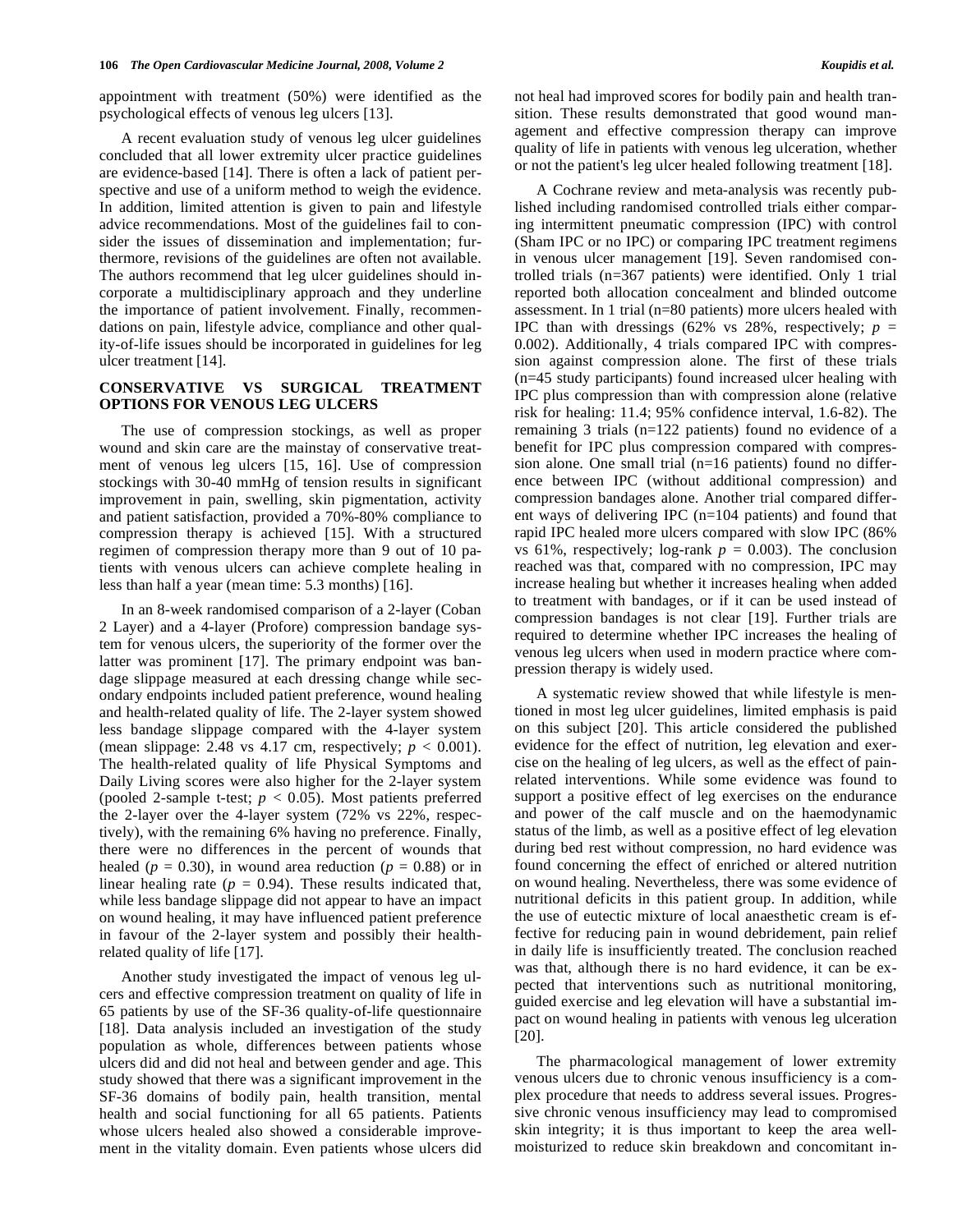#### *The Impact of Lower Extremity Venous Ulcers due to Chronic Venous The Open Cardiovascular Medicine Journal, 2008, Volume 2* **107**

fections [21]. Use of steroids in cases of stasis dermatitis, as well as aggressive wound care and application of appropriate antibiotics in cases of venous ulcers and superimposed bacterial infections are additional measures [21].

 In addition, several therapeutic approaches have been proposed. For example, local application of a hydrogen peroxide cream (e.g. Crystacide) in patients with chronic venous insufficiency, venous hypertension and skin ulcerations reduced the ulcerated areas and improved skin perfusion compared with non-use [22]. Crystacide application improved transcutaneous  $PO_2$  and decreased  $PCO_2$ , free radical production and laser Doppler flowmetry compared with nonuse. Similar positive results were reported after oral administration of oxerutins (Venoruton) [23], the endothelium activator inhibitor and anti-edematous micronised purified flavonoid fraction (Daflon) [24, 25] or Pycnogenol [26]. The effects of Pycnogenol in particular appear to extend to other vascular disorders as well [27-29]. Nevertheless, a systematic review of several oral or topical phlebotonics used (e.g. rutosides, calcium dobesilate, disodium flavodate, hidrosmine, diosmine, centella asiatica, chromocarbe, French maritime pine bark extract, grape seed extract and aminaftone) in patients with chronic venous insufficiency concluded that there is not yet enough evidence to strongly support their efficacy in such patients [30].

 The effect of several other agents on lower extremity venous ulcers has also been evaluated. For example, the use of horsechestnut seed extract therapy is an effective, as well as cost-effective, alternative treatment for the management of venous leg ulcers [31-33]. A similar effect has been advocated for the tumor necrosis factor (TNF)-alpha antibody infliximab [34].

 Besides these pharmacological options, several surgical approaches have been described for the management of chronic venous leg ulcers. Surgical intervention with regards to the deep venous system in the form of venous bypass or valve replacement remains disappointing [3, 35]. External venous valvuloplasty is an alternative surgical approach yielding comparable results [36, 37]. A novel approach includes the use of stenting for the treatment of chronic venous insufficiency, which forms the basis for the development of venous leg ulcers [38-40]. The results of both *in vitro* [38] and *in vivo* [40] studies are promising. Verification of these preliminary results in large-scale trials holds implications for this treatment.

The traditional means of managing the superficial venous system when diseased has been to remove it in the forms of disconnecting the great or short saphenous veins from the deep system at the saphenofemoral or saphenopopliteal junctions, respectively. It is well established that stripping the long saphenous vein to below the knee at the same time reduces recurrence rates, but there is growing evidence that this may also be the case for the short saphenous vein. The assumed benefit of these procedures with regards to treating chronic venous insufficiency has only recently been verified in formal trials [41, 42]; although superficial venous surgery plus compression therapy does not appear to improve ulcer healing rates when compared with compression therapy alone, it is associated with a significantly lower ulcer recurrence rate [41-43].

 The surgical management of incompetent venous perforator communications between the deep and superficial venous systems in the leg can be successfully undertaken by a subfascial endoscopic method, by laser ablation or foam sclerosant exclusion [44-46]. However, there is not enough evidence to support that this improves the rate of ulcer healing or reduces the rate of ulcer recurrence compared with external compression [44-46].

 Debridement of the ulcer wound and addition of a skin graft to stimulate healing was proposed as an effective treatment of leg ulcers resistant to compression therapy [47, 48]. Skin grafts are divided into autografts (from the patient's own uninjured skin), allograft (bioengineered skin grown from donor cells) and xenografts (preserved skin from other animals, e.g. pigs). Although preliminary results seem promising, there is as yet not enough evidence to determine which types of skin grafting should comprise the treatmentof-choice for leg ulcers resistant to compression therapy [47, 48].

 A study was undertaken to assess the effectiveness of skin grafting and the impact on the quality of life of patients with chronic venous ulcers [49]. Two groups of patients were involved in the study; one was treated by performing skin graft surgery, while the other group was treated only by conservative means. Patients had to complete a questionnaire that was used to evaluate the impact of chronic venous leg ulcers on their quality of life. At the beginning of the study all patients in both groups suffered from leg pain. At the end of the study, the pain had decreased in patients undergoing skin graft surgery, while in the group only receiving conservative treatment, the pain practically remained the same. Furthermore, at the beginning of the study, the ulcers deprived many patients (37-41%) from both groups of sleep for most of the night. At the end of the study, ulcers only deprived 2.5% of patients in the surgical group for most of the night, whereas in the conservative group this percentage was reduced to only 20%. The conclusion reached was that skin grafting positively influences the quality of life, decreases the limitation of function and improves the dysphoric mood. The coverage of ulcers by autografts of skin thickness decreases leg pain within 6 months compared with conservative treatment alone  $(p < 0.05)$  [49].

 An earlier study from the same group compared the functionality of surgical treatment with conservative measures for the management of venous leg ulcers [50]. A total of 44 patients with large trophic leg ulcers (mean size  $= 254$  cm<sup>2</sup>) were managed for  $\geq 6$  months; 10 patients were treated conservatively and 34 patients were treated by skin grafting. All of them were interviewed after 3-6 months. Ulcer pain had decreased for the patients treated surgically whereas it remained the same for those treated conservatively. Initially, all patients (n=44) had sleep disorders because of the ulcers. In the group of surgically-treated patients, ulcers did not disturb sleep 3 months following surgery, whereas the problem persisted in the group treated conservatively. A considerable improvement in the patients' emotional status was also noted [50].

#### **CONCLUSIONS**

 The appropriate management of venous leg ulcers is complex and not fully defined. Venous ulcers have a consid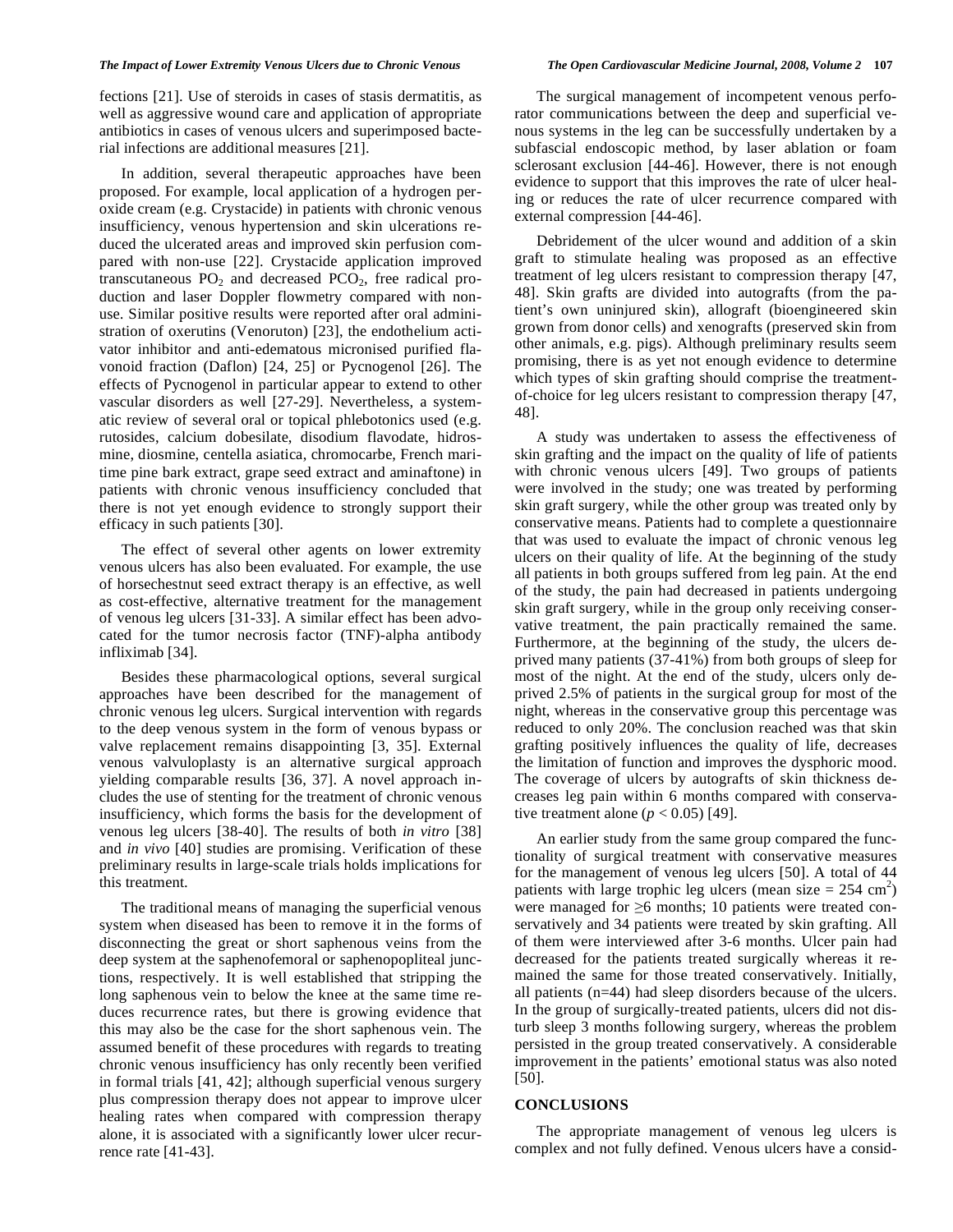erable impact on patients' well-being and negatively affect their quality of life. Besides the establishment of the treatment-of-choice for this disease, it is equally important to address the psychosocial issues that usually accompany the development of lower extremity venous ulcers. Future studies should include this important parameter when evaluating the efficacy of a proposed treatment strategy.

#### **REFERENCES**

- [1] Chiesa R, Marone EM, Limoni C, Volonté M, Schaefer E, Petrini O. Effect of chronic venous insufficiency on activities of daily living and quality of life: correlation of demographic factors with duplex ultrasonography findings. Angiology 2007; 58: 440-9.
- [2] White JV, Ryjewski C. Chronic venous insufficiency. Perspect Vasc Surg Endovasc Ther 2005; 17: 319-27.
- [3] Eberhardt RT, Raffeto JD. Chronic venous insufficiency. Circulation 2005; 111: 2398-409.
- [4] Kantor J, Margolis D. Management of leg ulcers. Semin Cutan Med Surg 2003; 22: 212-21.
- [5] Bongiovanni CM, Hughes MD, Bomengen RW. Accelerated wound healing: multidisciplinary advances in the care of venous leg ulcers. Angiology 2006; 57: 139-44.
- [6] O'Meara S, Al-Kurdi D, Ovington LG. Antibiotics and antiseptics for venous leg ulcers. Cochrane Database Syst Rev 2008; 1: CD003557.
- [7] Al-Kurdi D, Bell-Syer SE, Flemming K. Therapeutic ultrasound for venous leg ulcers. Cochrane Database Syst Rev 2008; 1: CD001180.
- [8] Barron GS, Jacob SE, Kirsner RS. Dermatologic complications of chronic venous disease: medical management and beyond. Ann Vasc Surg 2007; 21: 652-62.
- [9] Herschthal J, Kirsner RS. Current management of venous ulcers: an evidence-based review. Surg Technol Int 2008; 17: 77-83.
- [10] Heinen MM, Persoon A, van de Kerkhof P, Otero M, van Achterberg T. Ulcer-related problems and health care needs in patients with venous leg ulcerations: a descriptive, cross-sectional study. Int J Nurs Stud 2007; 44: 1296-303.
- [11] Guarnera G, Tinelli G, Abeni D, Di Pietro C, Sampogna F, Tabolli S. Pain and quality of life in patients with vascular leg ulcers: an Italian multicentre study. J Wound Care 2007; 16: 347-51.
- [12] Jones JE, Robinson J, Barr W, Carlisle C. Impact of exudates and odour from chronic venous leg ulceration. Nurs Stand 2008; 22: 53- 4.
- [13] Hareendran A, Bradbury A, Budd J, *et al*. Measuring the impact of venous leg ulcers on quality of life. J Wound Care 2005; 14: 53-7.
- [14] Van Hecke A, Grypdonck M, Defloor T. Guidelines for the management of venous leg ulcers: a gap analysis. J Eval Clin Pract 2008; In process citation
- [15] Motykie GD, Caprini JA, Arcelus JI, Reyna JJ, Overom E, Mokhtee D. Evaluation of therapeutic compression stockings in the treatment of chronic venous insufficiency. Dermatol Surg 1999; 25: 116-20.
- [16] Mayberry JC, Moneta GL, Taylor LM Jr, Porter JM. Fifteen-year results of ambulatory compression therapy for chronic venous ulcers. Surgery 1991; 109: 575-81.
- [17] Moffatt CJ, Edwards L, Collier M, *et al*. A randomised controlled 8-week crossover clinical evaluation of the 3M coban 2 layer compression system versus profore to evaluate the product performance in patients with venous leg ulcers. Int Wound J 2008; 5: 267-79.
- [18] Charles H. Does leg ulcer treatment improve patients' quality of life? J Wound Care 2004; 13: 209-13.
- [19] Nelson EA, Mani R, Vowden K. Intermittent pneumatic compression for treating venous leg ulcers. Cochrane Database Syst Rev 2008; 12: CD001899.
- [20] Heinen MM, van Achterberg T, op Reimer WS, van de Kerkhof PC, de Laat E. Venous leg ulcer patients: a review of the literature on lifestyle and pain-related interventions. J Clin Nurs 2004; 13: 355-66.
- [21] Felty CL, Rooke TW. Compression therapy for chronic venous insufficiency. Semin Vasc Surg 2005; 18: 36-40.
- [22] Belcaro G, Cesarone MR, Errichi BM, *et al*. Improvement of microcirculation and healing of venous hypertension and ulcers with Crystacide: evaluation with a microcirculatory model, including

free radicals, laser doppler flux, and PO2/PCO2 measurements. Angiology 2007; 58: 323-8.

- [23] Cesarone MR, Belcaro G, Pellegrini L, *et al*. Venoruton vs Daflon: evaluation of effects on quality of life in chronic venous insufficiency. Angiology 2006; 57: 131-8.
- [24] Katsenis K. Micronized purified flavonoid fraction (MPFF): a review of its pharmacological effects, therapeutic efficacy and benefits in the management of chronic venous insufficiency. Curr Vasc Pharmacol 2005; 3: 1-9.
- [25] Bergan JJ. Chronic venous insufficiency and the therapeutic effects of Daflon 500 mg. Angiology 2005; 56 (Suppl 1): S21-4.
- [26] Cesarone MR, Belcaro G, Rohdewald P, *et al*. Rapid relief of signs/symptoms in chronic venous microangiopathy with pycnogenol: a prospective, controlled study. Angiology 2006; 57: 569-76.
- [27] Cesarone MR, Belcaro G, Rohdewald P, *et al*. Improvement of diabetic microangiopathy with pycnogenol: A prospective, controlled study. Angiology 2006; 57: 431-6.
- [28] Vinciguerra G, Belcaro G, Cesarone MR, *et al*. Cramps and muscular pain: prevention with pycnogenol in normal subjects, venous patients, athletes, claudicants and in diabetic microangiopathy. Angiology 2006; 57: 331-9.
- [29] Cesarone MR, Belcaro G, Pellegrini L, *et al*. HR, 0–(beta– hydroxyethyl)–rutosides; (Venoruton): rapid relief of signs/symptoms in chronic venous insufficiency and microangiopathy: a prospective, controlled study. Angiology 2005; 56: 165-72.
- [30] Martinez MJ, Bonfill X, Moreno RM, Vargas E, Capellà D. Phlebotonics for venous insufficiency. Cochrane Database Syst Rev 2005; 20:CD003229.
- [31] Leach MJ, Pincombe J, Foster G. Using horsechestnut seed extract in the treatment of venous leg ulcers: a cost–benefit analysis. Ostomy Wound Manage 2006; 52: 68-70, 72-4, 76-8.
- [32] Leach MJ, Pincombe J, Foster G. Clinical efficacy of horsechestnut seed extract in the treatment of venous ulceration. J Wound Care 2006; 15: 159-67.
- [33] Suter A, Bommer S, Rechner J. Treatment of patients with venous insufficiency with fresh plant horse chestnut seed extract: a review of 5 clinical studies. Adv Ther 2006; 23: 179-90.
- [34] Streit M, Beleznay Z, Braathen LR. Topical application of the tumour necrosis factor–alpha antibody infliximab improves healing of chronic wounds. Int Wound J 2006; 3: 171-9.
- [35] Welch HJ. Surgical options for the treatment of venous ulcers. Vasc Endovascular Surg 2004; 38: 195-202.
- [36] Rosales A, Slagsvold CE, Kroese AJ, Stranden E, Risum Ø, Jørgensen JJ. External venous valve plasty (EVVP) in patients with primary chronic venous insufficiency (PCVI). Eur J Vasc Endovasc Surg 2006; 32: 570-6.
- [37] Wang SM, Hu ZJ, Li SQ, Huang XL, Ye CS. Effect of external valvuloplasty of the deep vein in the treatment of chronic venous insufficiency of the lower extremity. J Vasc Surg 2006; 44: 1296- 300.
- [38] Geselschap JH, van Zuiden JM, Toonder IM, Wittens CH. *In vitro* evaluation of a new autologous valve-stent for deep venous incompetence. J Endovasc Ther 2006; 13: 762-9.
- [39] Mussa FF, Peden EK, Zhou W, Lin PH, Lumsden AB, Bush RL. Iliac vein stenting for chronic venous insufficiency. Tex Heart Inst J 2007; 34: 60-6.
- [40] Neglen P, Hollis KC, Raju S. Combined saphenous ablation and iliac stent placement for complex severe chronic venous disease. J Vasc Surg 2006; 44: 828-33.
- [41] Gohel MS, Barwell JR, Wakely C, *et al*. The influence of superficial venous surgery and compression on incompetent calf perforators in chronic venous leg ulceration. Eur J Vasc Endovasc Surg 2005; 29: 78-82.
- [42] Gohel MS, Barwell JR, Earnshaw JJ, *et al*. Randomized clinical trial of compression plus surgery versus compression alone in chronic venous ulceration (ESCHAR study)--haemodynamic and anatomical changes. Br J Surg 2005; 92: 291-7.
- [43] Puggioni A, Kalra M, Gloviczki P. Superficial vein surgery and SEPS for chronic venous insufficiency. Semin Vasc Surg 2005; 18: 41-8.
- [44] Baron HC, Wayne MG, Santiago C, *et al*. Treatment of severe chronic venous insufficiency using the subfascial endoscopic perforator vein procedure. Surg Endosc 2005; 19: 126-9.
- [45] Puggioni A, Kalra M, Gloviczki P. Superficial vein surgery and SEPS for chronic venous insufficiency. Semin Vasc Surg 2005; 18: 41-8.